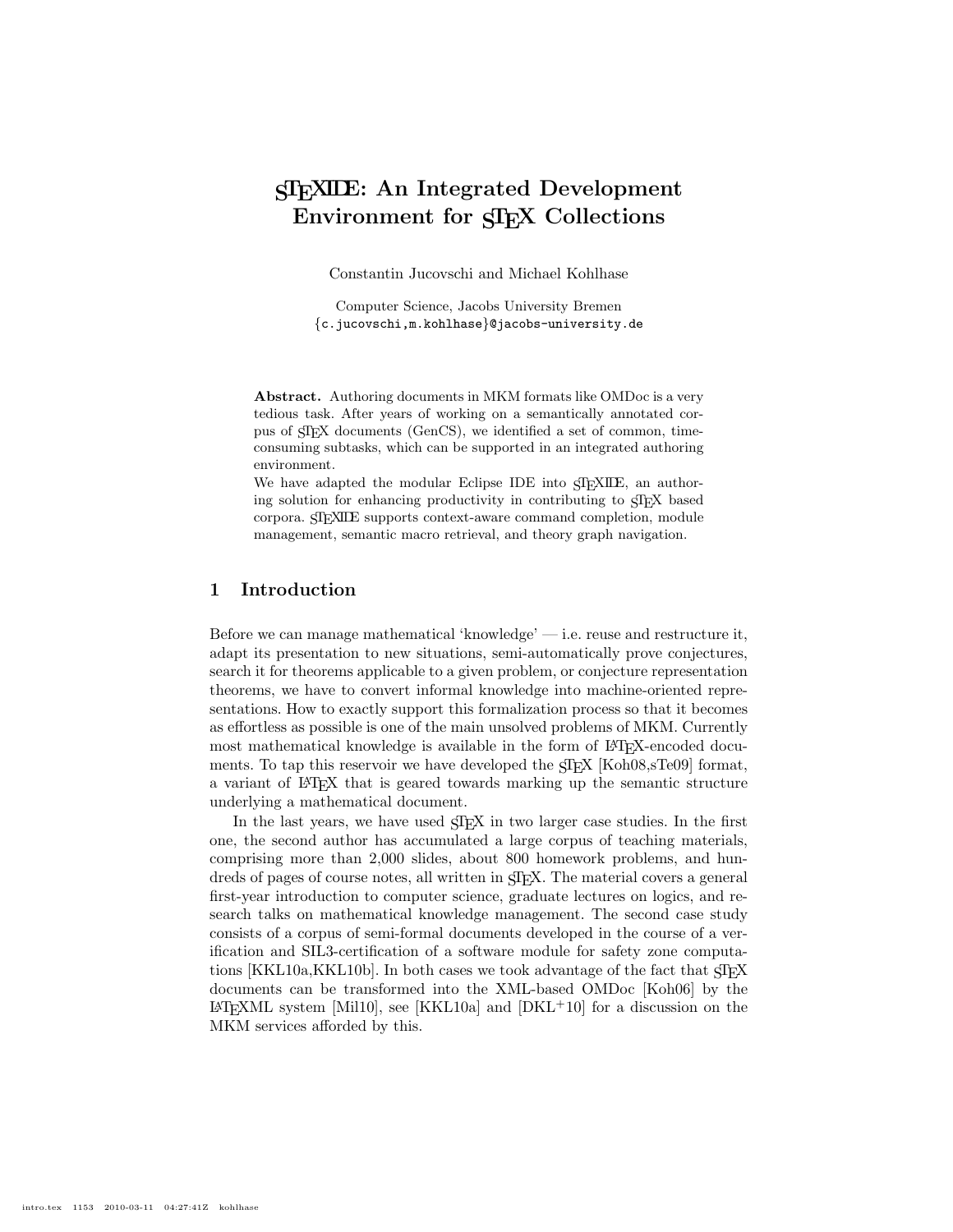These case studies have confirmed that writing  $\langle \text{Tr} X \rangle$  is *much* less tedious than writing OMDoc directly. In particular, the possibility of using the STEXgenerated PDF for proofreading the text part of documents. Nevertheless serious usability problems remain. They come from three sources:

- P1 installation of the (relatively heavyweight) transformation system (with dependencies on perl,  $\text{libXML2}, \text{LFT}X$ , the  $\text{CTr}X$  packages),
- P2 the fact that STEX supports an object-oriented style of writing mathematics, and

P3 the size of the collections which make it difficult to find reusable components. The documents in the first (educational) corpus were mainly authored directly in STEX via a text editor (emacs with a simple STEX mode [Pes07]). This was serviceable for the author, who had a good recollection names of semantic macros he had declared, but presented a very steep learning curve for other authors (e.g. teaching assistance) to join. The software engineering case study was a post-mortem formalization of existing (informal) LAT<sub>EX</sub> documents. Here, installation problems and refactoring existing LATEX markup into more semantic STEX markup presented the main problems.

Similar authoring and source management problems are tackled by Integrated Development Environments (IDEs) like Eclipse [Ecl08], which integrate support for finding reusable functions, refactoring, documentation, build management, and version control into a convenient editing environment. In many ways,  $\frac{1}{2}$  shares more properties with programming languages like JAVA than with conventional document formats, in particular, with respect to the three problem sources mentioned above

- $S1$  both require a build step (compiling JAVA and formatting/transforming  $\langle \text{Tr} X \rangle$ into PDF/OMDoc),
- S2 both favor an object-oriented organization of materials, which allows to
- S3 build up large collections of re-usable components

To take advantage of the solutions found for these problems by software engineering, we have developed the  $\langle T_F \rangle$ ILE integrated authoring environment for STEX-based representations of mathematical knowledge. In the next section we recap the parts of  $SIFX$  needed to understand the system. In Section 3 we present the user interface of the STEXIDE system, and in Section 4 we discuss implementation issues. Section 5 concludes the paper and discusses future work.

# 2 SIFX: Object-Oriented LATFX Markup

The main concept in  $\langle \text{JF} \rangle X$  is that of a "semantic macro", i.e. a T<sub>E</sub>X command sequence  $S$  that represents a meaningful (mathematical) concept or object  $\mathcal{O}$ : the T<sub>E</sub>X formatter will expand  $S$  to the presentation of  $O$ . For instance, the command sequence \positiveReals is a semantic macro that represents a mathematical symbol — the set  $\mathbb{R}^+$  of positive real numbers. While the use of semantic macros is generally considered a good markup practice for scientific documents<sup>1</sup>,

<sup>&</sup>lt;sup>1</sup>e.g., because they allow to adapt notation by macro redefinition and thus increase reusability.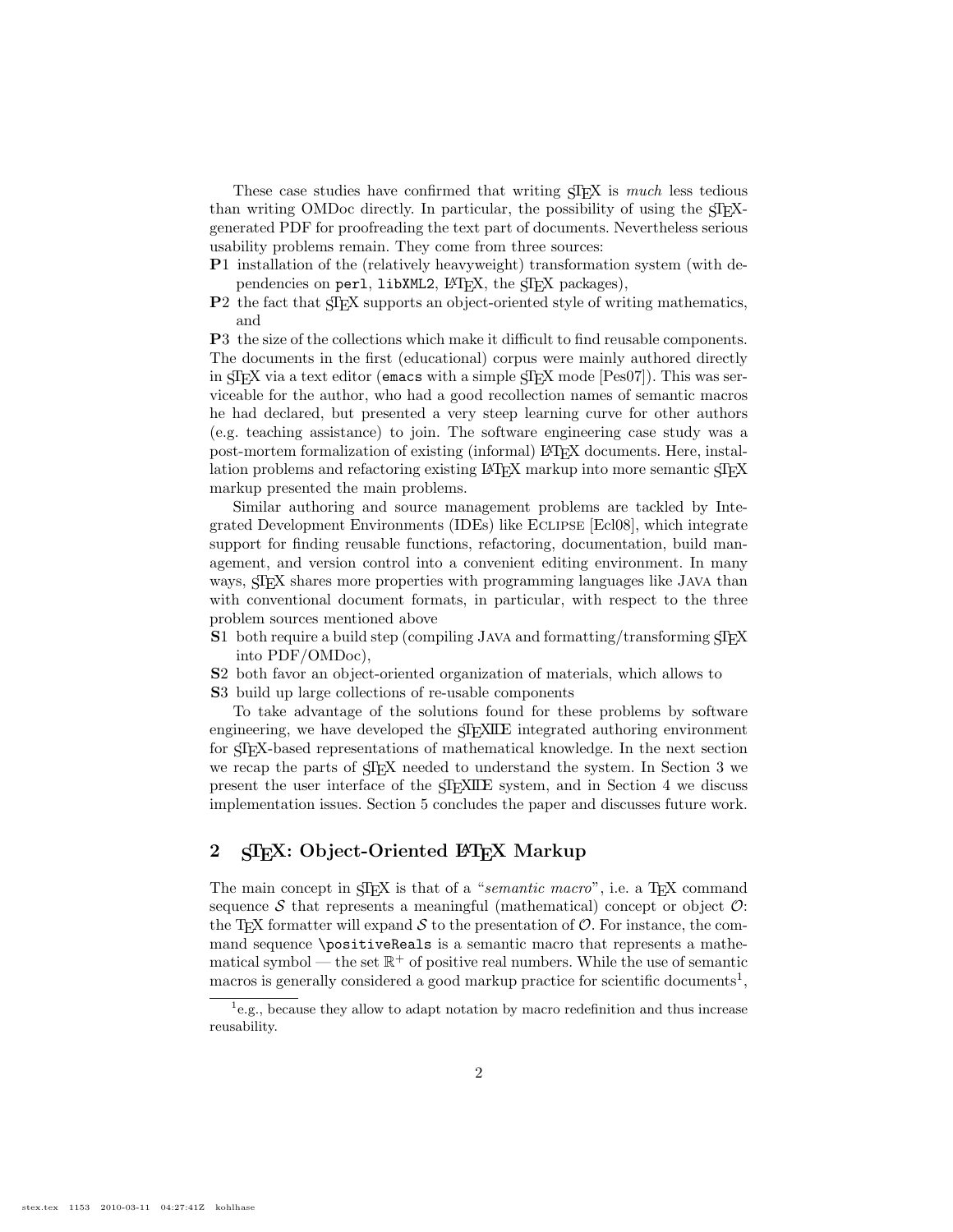regular T<sub>E</sub>X/L<sup>AT</sup>E<sub>X</sub> does not offer any infrastructural support for this. STEX does just this by adopting a semantic, "object-oriented" approach to semantic macros by grouping them into "modules", which are linked by an "imports" relation. To get a better intuition, consider the example in listing 1.1.

Listing 1.1. An STEX module for Real Numbers

| $begin{bmatrix} \textbf{begin} \end{bmatrix}$                                                                |
|--------------------------------------------------------------------------------------------------------------|
| \importmodule[/background/sets]{sets}                                                                        |
| $\mathbf{Reals} {\mathcal{R}}$                                                                               |
| $\sum_{s}$ symdef{greater}[2]{#1>#2}                                                                         |
| $\sqrt{symdef}$ positiveReals } { \Reals ^+}<br>$\overline{5}$                                               |
| $\begin{bmatrix} \text{begin} \text{definition} \end{bmatrix}$ [id=posreals.def,title=Positive Real Numbers] |
| The set $\positiveReals$ is the set of $\in \{x\} \Re$ such that $\frac{x}{0$                                |
| $\end{sub}$ end {definition }                                                                                |
| .                                                                                                            |
| $10\$ end{module}                                                                                            |

which would be formatted to

Definition 2.1 (Positive Real Numbers): The set  $\mathbb{R}^+$  is the set of  $x \in \mathbb{R}$  such that  $x > 0$ 

Note that the markup in the module reals has access to semantic macro \inset (element-hood) from the module sets that was imported by the document \importmodule directive from the ../background/sets.tex. Furthermore, it has access to the \defeq (definitional equality) that was in turn imported by the module sets.

From this example we can already see an organizational advantage of  $\langle T \rangle$ over LATEX: we can define the (semantic) macros close to where the corresponding concepts are defined, and we can (recursively) import mathematical modules. But the main advantage of markup in  $\langle \text{Tr} X \rangle$  is that it can be transformed to XML via the LATEXML system [Mil10]: Listing 1.2 shows the OMDoc [Koh06]. representation generated from the  $\langle \text{Tr} X \rangle$  sources in listing 1.1.

Listing 1.2. An XML Version of Listing 1.1

|   | $lt$ heory xml:id="reals">                                                                            |
|---|-------------------------------------------------------------------------------------------------------|
|   | $\langle$ imports from="/background/sets.omdoc#sets"/>                                                |
|   | $\langle$ symbol xml:id="Reals"/ $\rangle$                                                            |
|   | $<$ notation $>$                                                                                      |
| 5 | $\langle$ prototype $>\langle$ OMS cd="reals" name="Reals"/ $>\langle$ prototype $>$                  |
|   | $\langle$ rendering $>\langle$ m:mo $\rangle \mathbb{R}\langle$ /m:mo $>\langle$ /rendering $\rangle$ |
|   | $\langle$ /notation $\rangle$                                                                         |
|   | $\langle$ symbol xml:id="greater"/> $\langle$ notation> $\langle$ /notation>                          |
|   | $\langle$ symbol xml:id="positiveReals"/> $\langle$ notation> $\langle$ /notation>                    |
|   | 10 < <b>definition</b> xml:id="posreals.def" for="positiveReals">                                     |
|   | <meta property="dc:title"/> Positive Real Numbers                                                     |
|   | The set $\langle$ OMOBJ> $\langle$ OMS cd="reals" name="postiveReals"/> $\langle$ /OMOBJ> is the set  |
|   | $\langle$ definition $>$                                                                              |
|   |                                                                                                       |
|   | $\cdot$ $\cdot$ $\cdot$ $\cdot$                                                                       |

15</theory>

One thing that jumps out from the XML in this listing is that it incorporates all the information from the STEX markup that was invisible in the PDF produced by formatting it with T<sub>E</sub>X.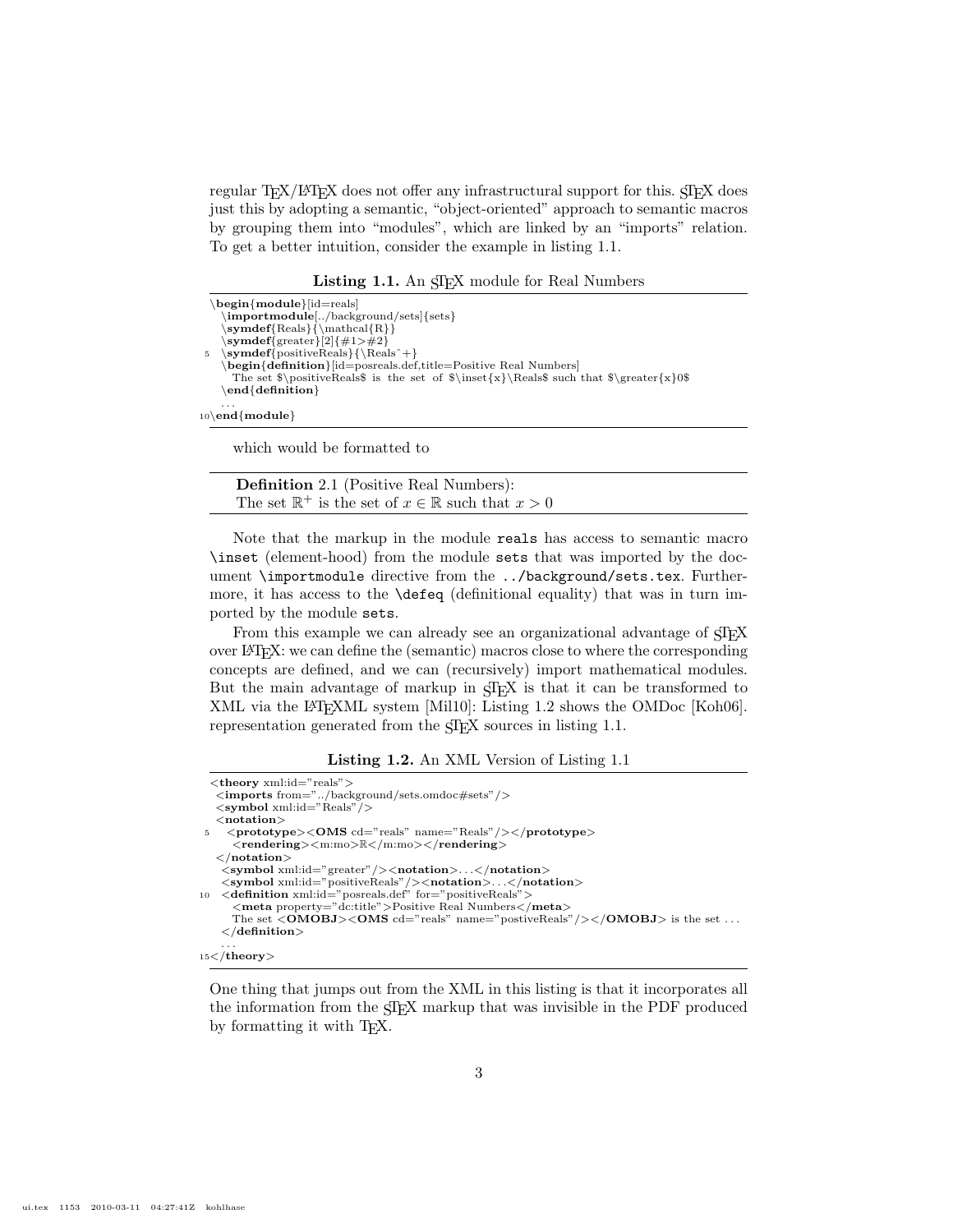## 3 User interface features of  $\frac{1}{2}$  XIDE

One of the main priorities we set for STEXILE is to have a relatively gentle learning curve. As the first experience of using a program is running the installation process, we worked hard into making this step as automated and platform independent as possible. We aim at supporting popular operating systems such as Windows and Unix based platforms (Ubuntu, SuSE). Creating a OS independent distribution of Eclipse with our plugin preinstalled was a relatively straightforward task; so was distributing the plugin through an update site. What was challenging was getting the 3rd party software (pdflatex, svn, latexml, perl) and hence OS specific ports installed correctly.

After installation we provide a new project wizard for STEX projects which lets the user choose the output format (.dvi, .pdf, .ps, .omdoc, .xhtml) as well as one of the predefined sequences of programs to be executed for build process. This will control the Eclipse-like workflow, where the chosen 'outputs' are rebuilt after every save, and syntactic (as well as semantic) error messages are parsed, cross-referenced, and displayed to the user in a collapsible window. The wizard then creates a stub project, i.e. a file main.tex which has the structure of a typical STEX file but also includes stex package and imports a sample module defined in sample\\_mod.tex.



Fig. 1. Context aware autocompletion feature for semantic macros

 $\langle \text{SIFXILE} \rangle$  supports the user in creating, editing and maintaining  $\langle \text{SIFX} \rangle$  documents or corpora. For novice users we provide templates for creating modules, imports and definitions. Later on, user benefits from context-aware autocompletion, which assists the user in writing valid LATEX and  $SIFX$  macros. Here, by valid macros, we mean macros which were previously defined or imported (both directly or indirectly) from other modules. Consider sample STEX source in listing 1.1. At the end of first line, one would only be able to autocomplete LATEX macros, whereas at the end of second line one would already have macros like \inset from the imported sets module (see figure 1). Note that we also make use of the semantic strucuture of the STEX document in listing 1.1 for explanations: the macro \positiveReals is linked to the definition via the key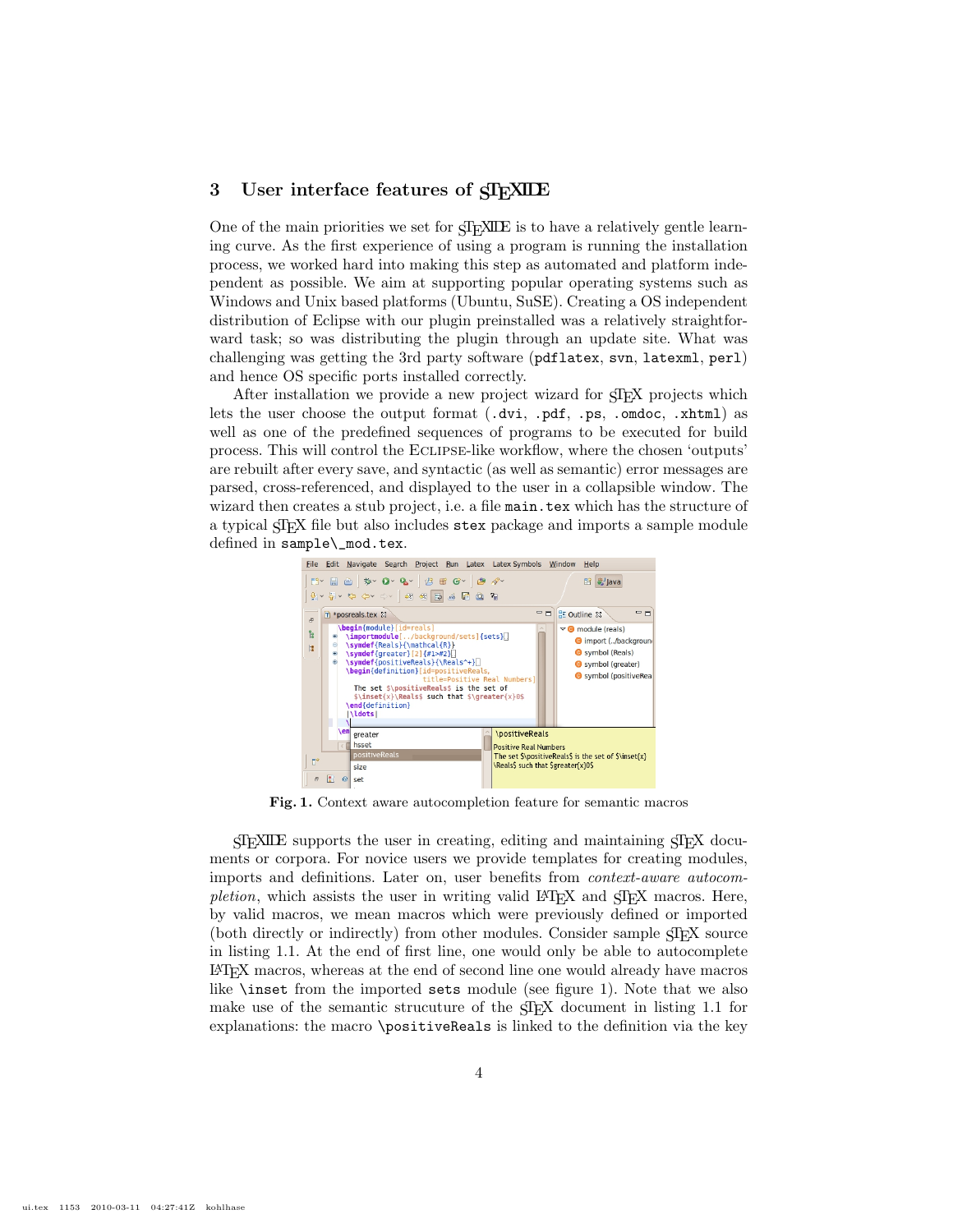for=positiveReals, so we can display the text of the definition as an explanation in the yellow box.

Similarly, *semantic macro retrieval* (triggered by typing  $\forall$  \*) will suggest all available macros from all modules of current project. In case auto-completed macro is not valid for current context,  $\langle \text{Tr} \rangle \text{XILE}$  will insert the required import statement so that macro becomes valid.

Moreover, SIEXILE supports several typical document/collection maintenance tasks: Supporting symbol and module names refactoring is very important as it is extremely error-prone, especially if two different modules define a symbol with the same name and only one of them is to be renamed. The module splitting feature makes it easier for users to create smaller but semantically self contained modules which one can easier reuse. This feature takes care that needed imports are copied in the newly created module.

At last, import minimization creates warnings for unused or redundant \importmodule declarations and suggests to remove them. Consider for instance the situation on the right, where a modules C and B imports module A. Now, if we add a semantic macro in C

 $C \leftarrow B$ A

that needs an import from B, then we should replace the import of A in C with one of B instead of just adding the latter (i.e. we would replace the dashed by the dotted import).



Fig. 2. Macro Retrieval via Mathematical Concepts

Three additional features make navigation and information retrieval in big corpora easier. Outline view of the document (right side of figure 1) displays main semantic document structures. One can use this layout to copy, cut and navigate to areas represented by respective structures. In case of imports one can navigate to imported modules. Theory graph navigation is another feature which creates a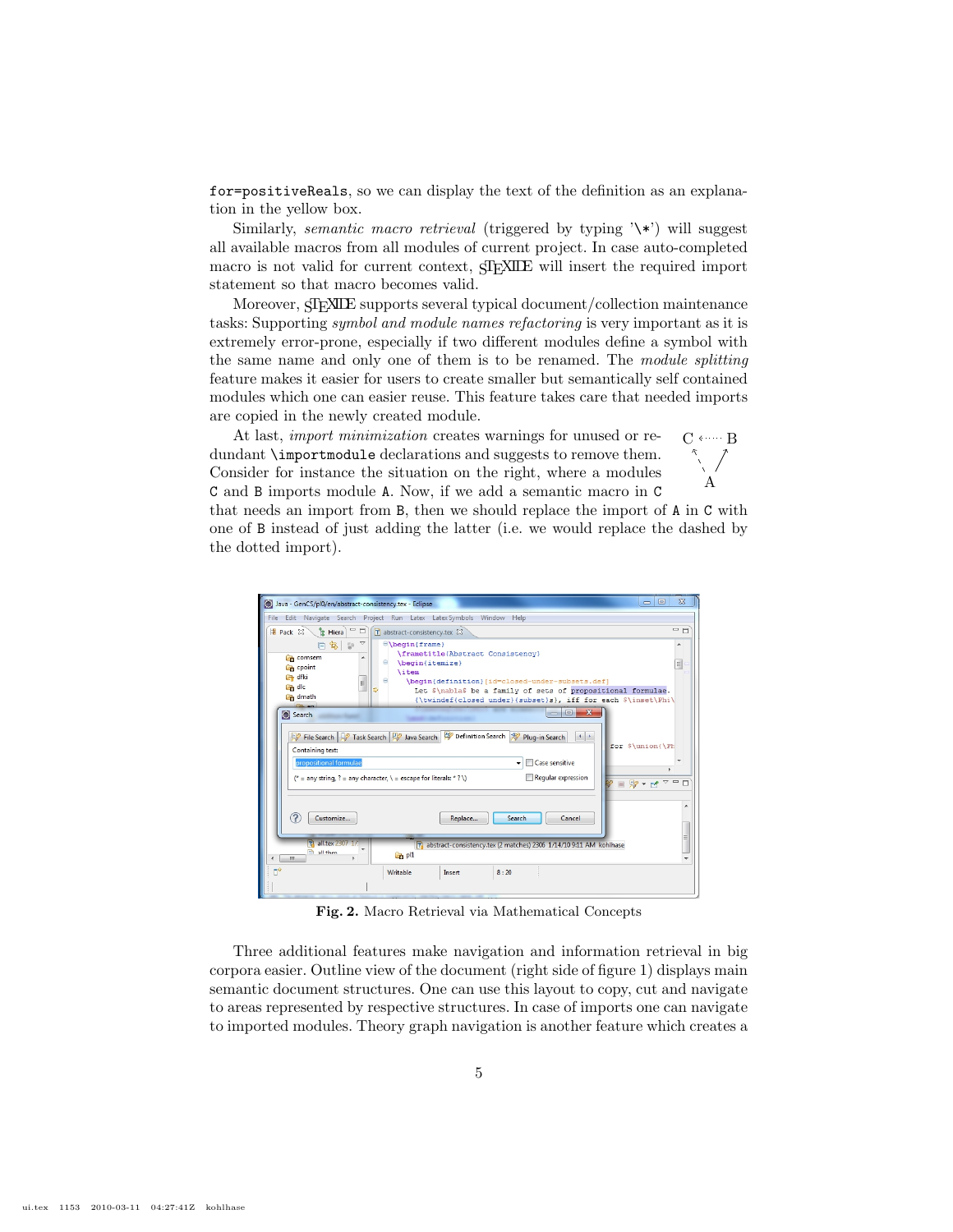graphical representation of how modules are related through imports. This gives user a chance to get a better intuition how concepts and modules are related. And the last feature is the semantic definition search feature. The aim of this feature is to search for semantic macros by their mathematical descriptions, which can be entered into search box in figure 2. This then searches definitions, assumptions, and theorems for the query terms and reports any \symdef-defined semantic macros 'near' the hits. This has turned out very convenient in situations, where the macro names are abbreviated (e.g. \sconcjuxt for "string concatenation by juxtaposition") or if there are more than one name for a mathematical context (e.g. "concatenation" for \sconcjuxt.) and the author wants to re-use semantic macros defined by someone else.

### 4 Implementation

The implementation of STEXILE is based on the TEXLIPSE [TeX08] plugin for Eclipse. This plugin makes use of Eclipse's modular framework (see figure 3) and provides features like syntax highlighting, code folding, outline generation, autocompletion and templating mechanisms. Unfortunately, the recognizer for a fixed set of LATEX macros like \section, \input, etc. is hardwired which made it quite challenging to generalize it to STEX specific macros. Therefore we had to reimplement parts of TEXLIPSE so that STEX macros like \symdef and \importmodule that extend the set of available macros can be treated specially. We have underlined all the parts of TEXLIPSE we had to extend or replace in Figure 3.



Fig. 3. Component architecture of TEXLIPSE (adapted from [?])

To support context sensitive autocompletion and refactoring we need to know the exact position in the source code where modules and symbols are defined. Running a full featured LATEX parser like LATEXML proved to be too slow (sometimes taking 5-10 sec) and sensitive to errors. For these reasons, we implemented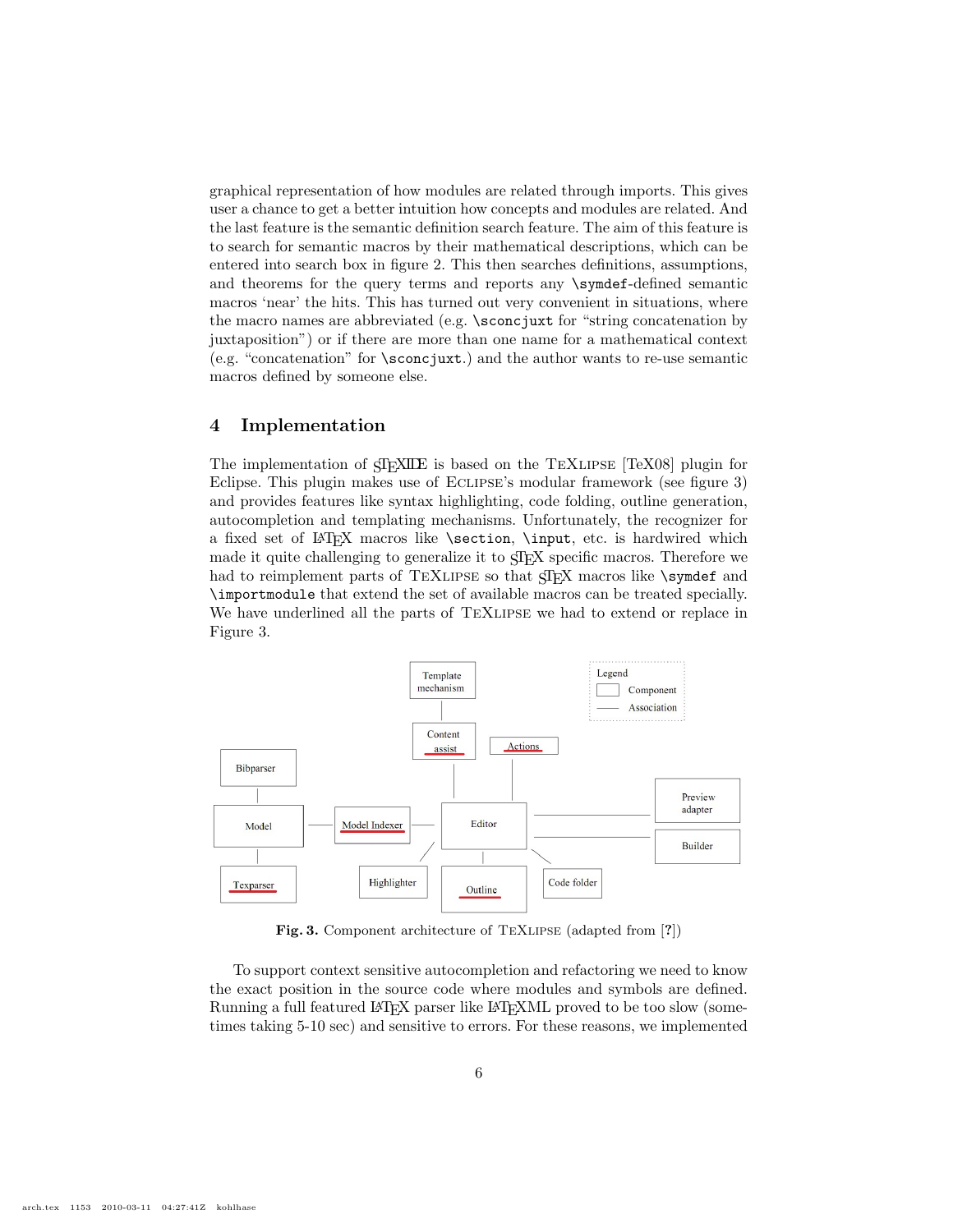a very fast but naïve LAT<sub>EX</sub> parser which analyses the source code and identifies commands, their arguments and options. We call this parser naïve because it parses only one file a time (i.e. inclusions, and styles are not processed) and macros are not expanded. We realize the parse tree as an in-memory XML DOM to achieve format independence (see below). Then we run a set of semantic spotters which identify constructs like module and import declarations, inclusions as well as sections/subsections etc, resulting in an index of relevant structural parts of the STEX source identified by unique URIs and line/column number ranges in the source. For example, a module definition in STEX begins with \begin{module}[id=module\_id] and ends in a \end{module}, so the structure identifying a module will contain these two ranges.

Note that the LAT<sub>EX</sub> document model (and thus that of  $\langle T_{\text{F}}X \rangle$ ) is a tree, so two spotted structure domains are either disjoint or one contains the other, so we implement a range tree we use for efficient change management:  $\langle T_F \rangle$ implements a class which listens to changes made in documents, checks if they intersect with the important ranges of the spotted structures or if they introduce new commands (i.e. start with  $\langle \cdot \rangle$ ). If this not, the range tree is merely updated by calculating new line and column numbers. Otherwise we run the naïve LATEX parser and the spotters again.

Our parser is entirely generated by a JavaCC grammar, supports error recovery (essential for autocompletion) and does not need to be changed if a new macro needs to be handled: Semantic Spotters can be implemented as XQueries, and our parser architecture provides an API for adding custom semantic spotters. This makes the parser extensible to new STEX features and allows to work around the limitation of the naïve LAT<sub>EX</sub> parser of not expanding macros.

We implemented several indexes to support features mentioned in section 3. For theory navigation we have an index called TheoryIndex which manages a directed graph of modules and import relationships among them. It allows a) retrieving list of modules which import/are imported by module  $X$  b) checking if module X is directly/indirectly imported by module Y. SymdefIndex is another index which stores pairs of module URIs and symbols defined in those modules. It supports fast retrieving of (symbol,module) pairs where symbol name starts with a certain prefix using a trie data structure. As expected this index is used for both context aware autocompletion as well as semantic macro retrieval features. The difference is that context aware autocompletion feature also filters the modules not accessible from current module by using the TheoryIndex. Refactoring makes use of an index called RefIndex. This index stores (module URI, definition module URI, symbol name) triples for all symbol occurrences (not just definitions as in SymdefIndex).

### 5 Conclusion and Future Work

We have presented the  $SIFXILE$  system, an integrated authoring environment for STEX collections realized as a plugin to the Eclipse IDE. Even though the implementation is still in a relatively early state, this experiment confirmed the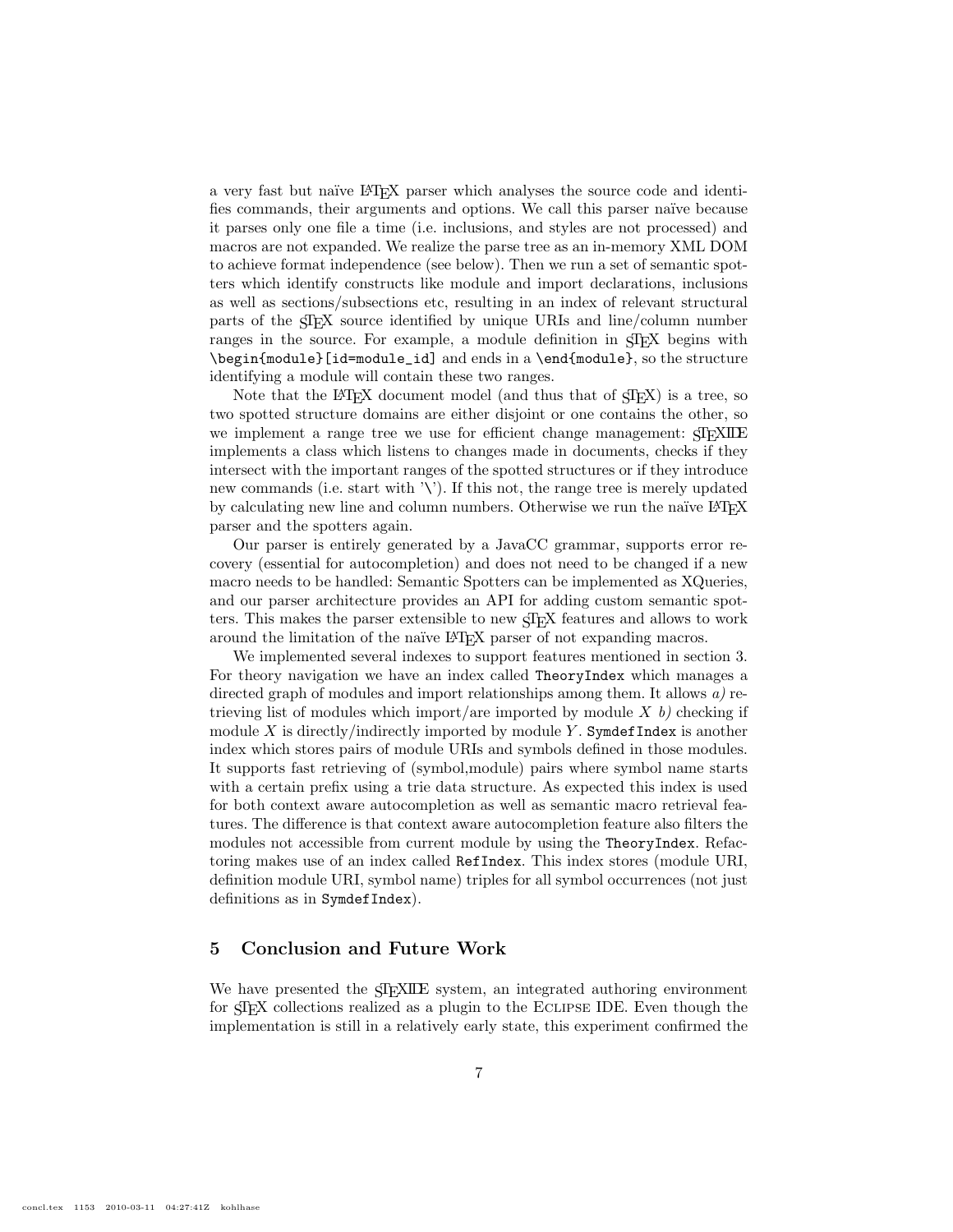initial expectation that the installation, navigation, and build support features contributed by Eclipse can be adapted to a useful authoring environment for STEX with relatively little effort. The modularity framework of Eclipse and the TEXLIPSE plugin for LATEX editing have been beneficial for our development. However, we were rather surprised to see that a large part of the support infrastructure we would have expected to be realized at the framework were indeed hard-coded into the plugins. This has resulted in un-necessary re-implementation work.

In particular, system- and collection-level features of  $SIFXILE$  like automated installation, PDF/XML build support, and context-sensitive completion of command sequences, import minimziation, navigation, and concept-based search have proven useful, and are not offered by document-oriented editing solutions. Indeed such features are very important for editing and maintaining any MKM representations. Therefore we plan to extend  $\langle T_F \rangle$  and  $\langle T_F \rangle$  to a general "MKM IDE", which supports more MKM formats and their human-oriented front-end syntaxes (just like STEX serves a front-end to OMDoc in STEXILE).

The modular structure of Eclipse also allows us to integrate MKM services (e.g. information retrieval from the background collection or integration of external proof engines for formal parts [ALWF06]; see [KRZ10] for others) into this envisioned "MKM IDE", so that it becomes a "rich collection client" to a a universal digital mathematics library (UDML), which would continuously grow and in time would contain essentially all mathematical knowledge envisioned as the Grand Challenge for MKM in [Far05].

In the implementation effort we tried to abstract from the STEX surface syntax, so that we anticipate that we will be able to directly re-use our spotters or adapt them for other surface formats that share the OMDoc data model. The next target in this direction is the modular LF format introduced in [RS09]. This can be converted to OMDoc by the TWELF system, which makes its treatment directly analogous to  $\langle \text{Tr} X, \text{ this would provide a way of information sharing}$ among different authoring systems and workflows.

#### References

- [ALWF06] David Aspinall, Christoph Lüth, Daniel Winterstein, and Ahsan Fayyaz. Proof general in eclipse. In Eclipse Technology eXchange ETX'06. ACM Press, 2006.
- [DKL<sup>+</sup>10] Catalin David, Michael Kohlhase, Christoph Lange, Florian Rabe, Nikita Zhiltsov, and Vyacheslav Zholudev. Publishing math lecture notes as linked data. In Lora Aroyo, Grigoris Antoniou, and Eero Hyvönen, editors, ESWC, Lecture Notes in Computer Science. Springer, June 2010. In press.
- [Ecl08] Eclipse: An open development platform, seen May 2008.
- [Far05] William M. Farmer. Mathematical Knowledge Management. In David G. Schwartz, editor, Encyclopedia of Knowledge Management, pages 599–604. Idea Group Reference, 2005.
- [KKL10a] Andrea Kohlhase, Michael Kohlhase, and Christoph Lange. Dimensions of formality: A case study for MKM in software engineering. submitted to MKM (Mathematical Knowledge Management) 2010, 2010.